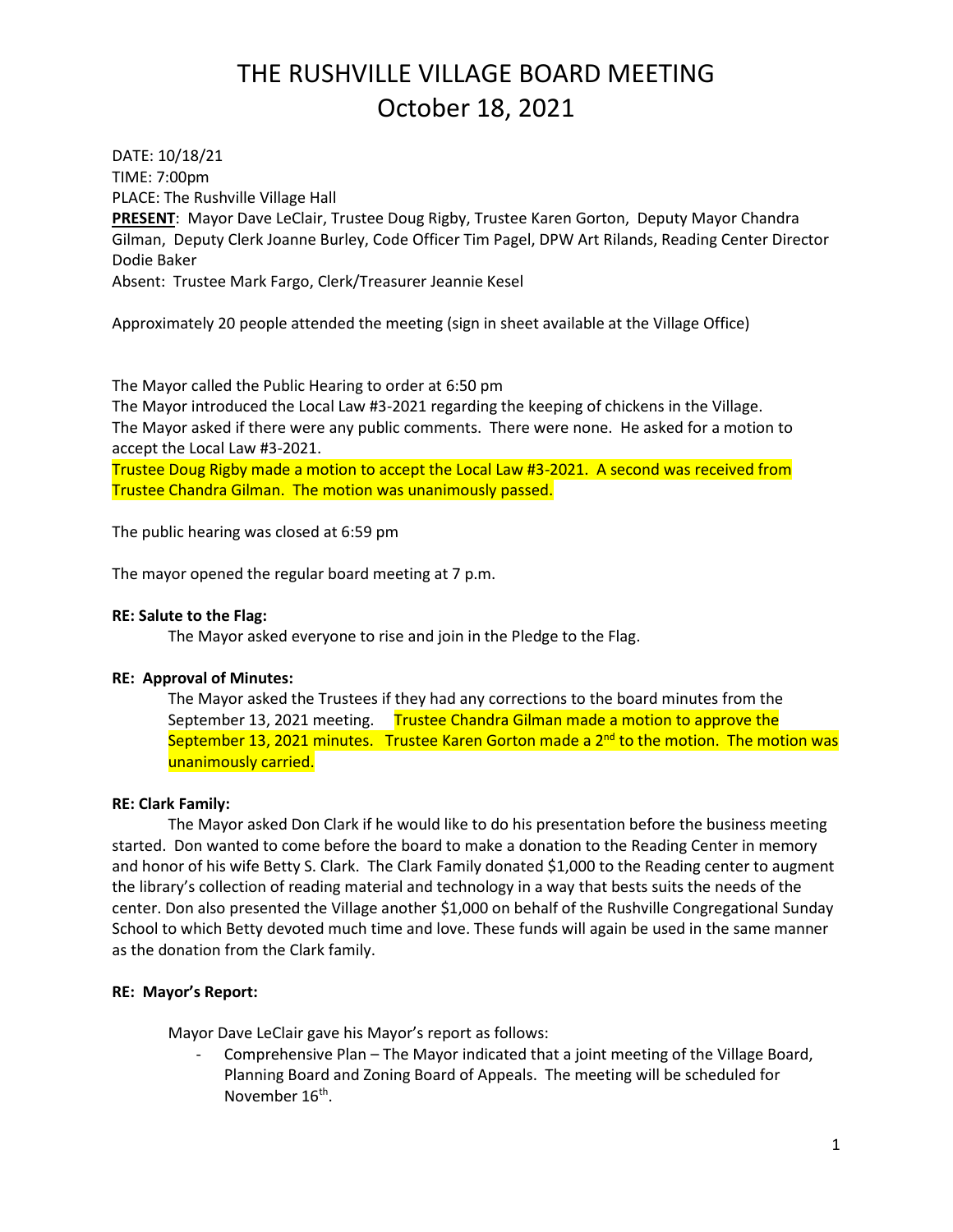- Middlesex Water A settlement has been signed and the Village received a check in the amount of \$28,083.43 as part of the agreement. Tom Blair will be drafting a water service agreement that will be presented at the November meeting.
- Marcus Whitman Atty Blair will be reviewing the existing water service contract and advise us as to our contracture obligations.
- Village Park Pavilion The Mayor made a presentation to the Rushville Lions Club on October  $4<sup>th</sup>$  pertaining to the construction of a pavilion in the village park. The Lions Club has shown an interest in providing some funding and will be looking into sharematching grants with the Lions International organization.
- American Plan Rescue Act of 2021- The Mayor provide a list of possible uses for the dollars we have received. We have 2 years to use this money. We need to begin discussion on how best to use these funds.
- Water and sewer rate increase proposal. The Mayor has a draft of the increase proposal that will be going out to all property owners regarding the January 1, 2022 for water and July 1, 2022 for sewer
- **RE**: Chicken ordinance: Local Law #3-2021 Keeping of Chickens A motion was made by Trustee Chandra Gilman to approve the Local Law #3-2021 regarding the keeping of chickens. A second was received by Trustee Doug Rigby. The motion was unanimously passed.

# **RE: Deputy Mayor's Report**

- Yates Co. Planning Board Deputy Mayor Chandra Gilman mentioned the Yates Co. Planning board is still looking for members.
- The Town of Potter is looking for an alternate for their board and may possibly be looking for a new member.

# **RE: Public Works Supervisor:**

# **Streets:**

- The leaf vac has been painted. They will start leaf pickup either the end of this week or the beginning of next week.
- Frontier has finally started taking down some of the double poles. This has been a several year process.

# **Cemetery:**

Elvin was out a few days sick. He got tested for COVID and ii came back negative. He will be catching up on mowing this week.

# **Water**:

We are still doing the HABs testing. DOH will tell us when to stop. We've had a couple of positives hits in the raw water, nothing in the finished water.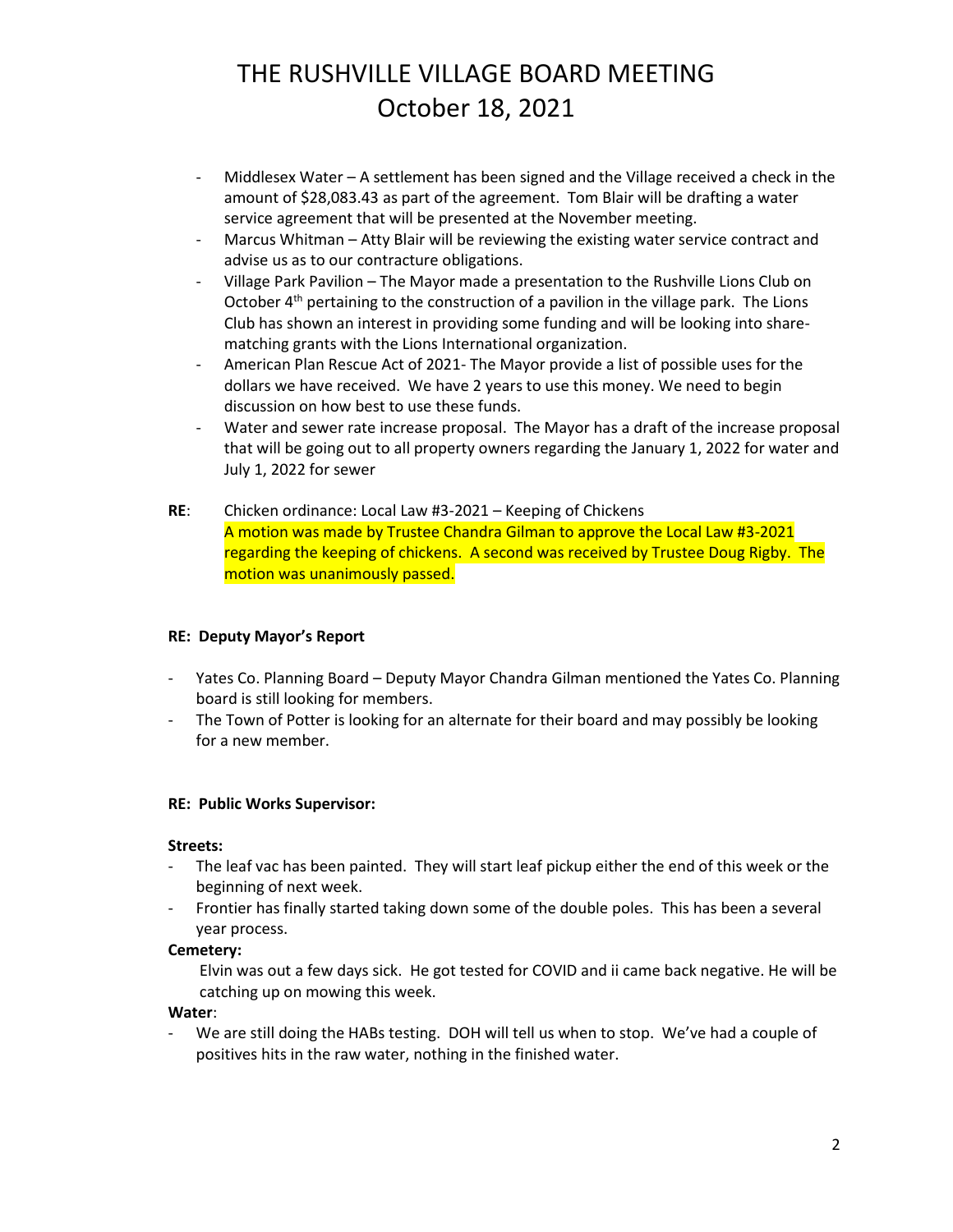#### **Sewer:**

Our flows still go up some in the wet weather, not as bad as before the sewer upgrades. Looks like we may be getting extra flow from the school in wet weather. We will do some more investigation.

# **Village Hall:**

The roof is still leaking. Proctor roofing was told they have the repair job. Just waiting for them to get here.

# **RE: Fire Report:**

Paul was unable to attend the meeting but he sent a report.

- There is a serious buyer for the 91 Pierce rescue truck. Hoping to get a wire transfer this week.
- The Grant request was denied again this year. (Assistance to Fire Fighter Grant)
- The county pump test was 2 weeks ago, and both our pumpers passed with no issues.
- Department physicals are tonight.

# **RE: Reading Center Director:**

- Dodie attended the 61<sup>st</sup> STLS Annual Meeting online on Friday Oct. 1.
- Dodie thanked the board member, library board members and the whole Community for the hard work and support given to the Middlesex, and Rushville Reading Centers so we can continue to serve our communities and become a New York State Chartered Library.
- Dodie will be attending a Virtual online learning on Wed, Oct 20<sup>th</sup>.
- They will do Halloween at the Library again this year on Sunday, Oct.  $31<sup>st</sup>$  from 6-8. They are planning to have it outside unless the weather is bad.
- The  $6<sup>th</sup>$  annual Christmastime in Rushville will be the lst Friday in December. It will be held at the library and will observe COVID restrictions.
- Dodie said they had received a couple of call-in response to the newsletter "Calling all
- Adults!"
- The new rotating large print book collection will be in the first part of November.

# **RE: Code Enforcement officer:**

Tim reported that he had had some contact with official from Rubin Dr. on the Potter side. They are talking of developing single family homes. It is still in the preliminary stages. Tim has been working with owners on new home construction on Douglas Dr.

# **RE: Deputy Clerk:**

Deputy Clerk Joanne Burley presented the line item transfers for approval. She explained this was to transfer dollars between budget lines to show we have a balanced budget for 2020-2021. A motion was made by Trustee Doug Rigby to approve the budget line transfers. A second was received from Trustee Chandra Gilman. The motion was unanimously passed.

# **RE: Fair Housing Resolution:**

- The Mayor presented a Fair Housing resolution stating that all persons are afforded a right to full and equal housing opportunities in the neighborhood of their choice.
- A motion was made by Trustee Doug Rigby to adopt the Fair Housing resolution. A second was received by trustee Chandra Gilman. The motion passed unanimously.